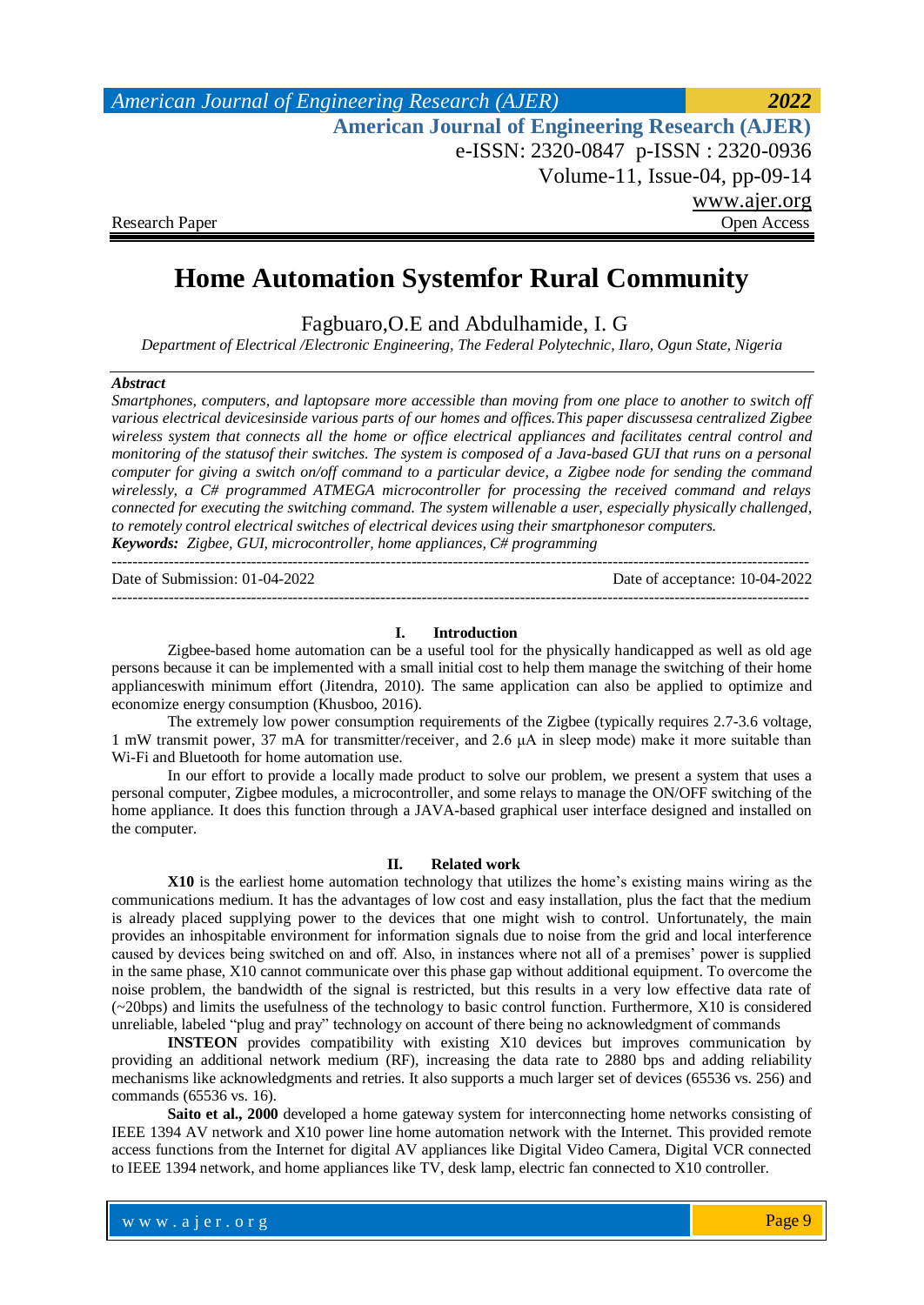The development ofa Java-based home automation system via the World Wide Web helps the home appliances to control ports of embedded system board connected to PC-based server at home (Al-Ali, 2004).

**(Chen Chao et al., 2009)**: Developed a remote wireless monitoring system for off-grid Wind turbines based on the GPRS and the Internet. The remote monitoring system is made up of three parts: controlling terminal, central monitoring computer, and communication network. The controlling terminal consists of microcontroller ARM7 LM3S1138, data acquisition module, and GPRS communication module WAVECOM Q2406B connected to ARM7 system using a serial port. GPRS module sends parameters relating to the wind turbine to the central monitoring computer. The client can access the central monitoring computer server through the Internet and know the parameters of different wind turbines.

### **III. METHODOLOGY**

### **3.1 System architecture**

The architecture of the system is shown in figure 2.0. It comprises two modules, the transmitter, and the receiver module. Two Zigbee modules are used in this application, one is connected to a PC and the other is connected to the microcontroller. The microcontroller can switch on/off devices with the help of a relay, according to the command given at the transmitter. As the user clicks any Button on the GUI at the transmitter end, proper data is sent to the ZigBee of the remote end. The ZigBee at the transmitter side will communicate to the Zigbee connected to the other side i.e. at the receiver device end. At the device end, the Zigbee will receive the data and feed it to the microcontroller. The microcontroller will check the data and turn ON/OFF the proper device with help of a relay connected at this end. It can also send a feedback message to the transmitter end and the display on the computer interface will be changed according to the status of the devices.



Figure 2.0 Block diagram of Transmitter and **Receiver module** 

#### **3.2 Hardware components**

- Personal computer
- Zigbee module
- Microcontroller and interfacing circuits
- AC/DC Adapter
- Relays

### **3.2.1 Personal computer**

A personal computer is used as a medium through which the on/off command signals is being sent to the various home appliances. It hosts an interface designed using the JAVA programming language. Figure 2.1 shows the diagram of the GUI. This GUI provides remote access to all the connected appliances.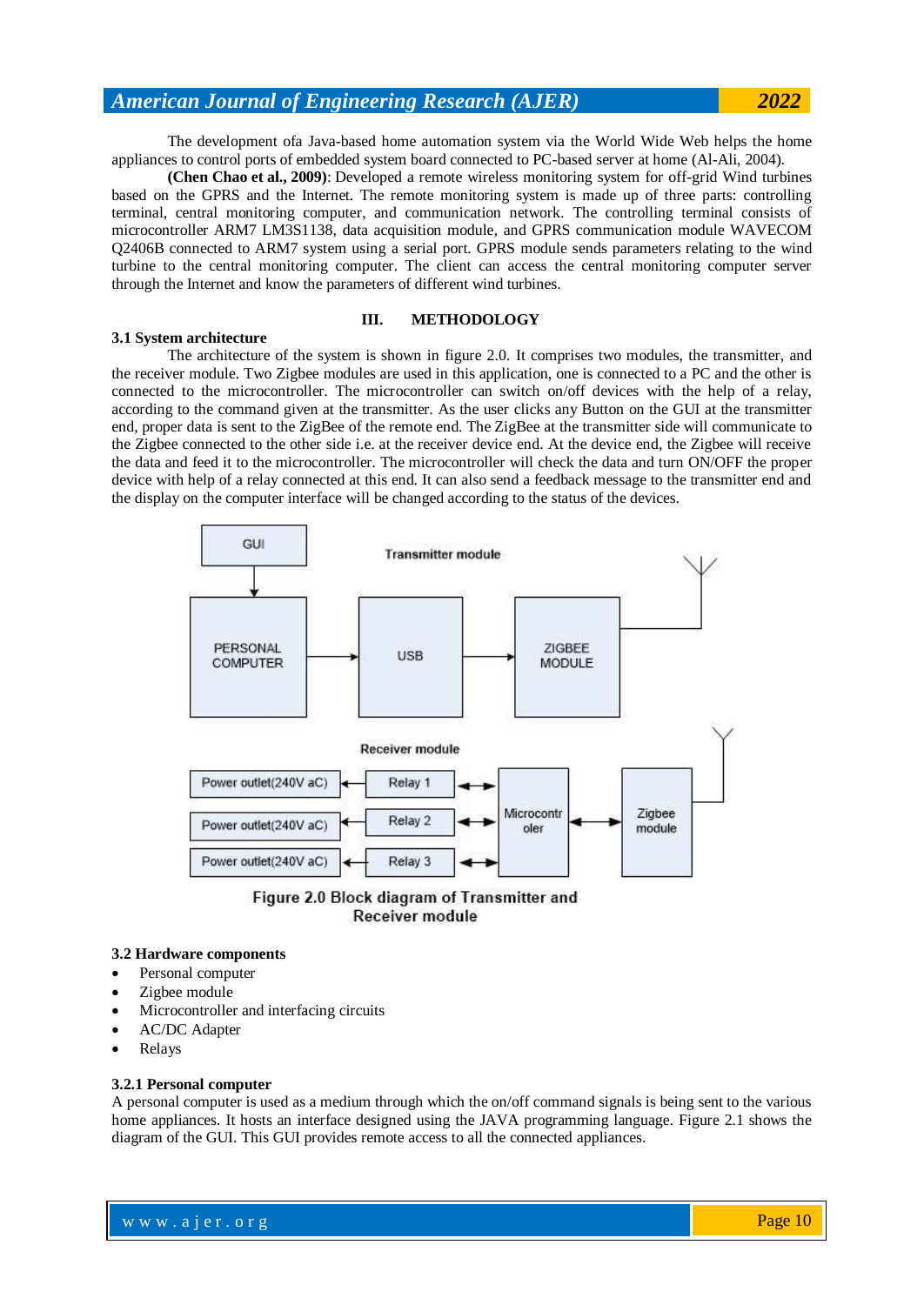|                          | Relay Version 1.1                     |                        |                   |
|--------------------------|---------------------------------------|------------------------|-------------------|
|                          |                                       | $\circledcirc$         | ⇔                 |
| ON RELAY A               | <b>ON RELAY B</b>                     | <b>ON RELAY C</b>      | <b>ON RELAY D</b> |
| <b>OFF RELAY A</b>       | OFF RELAY B                           | OFF RELAY C            | OFF RELAY D       |
|                          |                                       |                        | Send              |
|                          |                                       |                        |                   |
|                          |                                       |                        |                   |
| Channel A<br>STAYING THE | Channel B<br><b>ATTACHED</b>          | Channel C<br><b></b>   | Channel D         |
|                          |                                       |                        |                   |
| 0%<br>Port               | 0%<br>Prolific USB-to-Serial Comm Por | 0%<br><b>Baud Rate</b> | $0\%$<br>19200    |
| Parity NO                | Bit per word 8                        | Stop Bit 0             |                   |

Figure 2.1 Graphical User Interface

# **3.2.2 Zigbee module**

Zigbee is a wireless technology based on IEEE 802.15.4 which is extensively used in home automation systems. Zigbee technology provides a low data rate, low power, and low-cost wireless networking on devicelevel communication. IEEE 802.15.4 specifies physical and Mac layers. The Mac layer defines different network topologies, namely star, mesh and tree topology. This standard operates at three bands, 2.4 GHz, 868, and 912 MHZ with data rates of 250, 20, and 40 kbps respectively.UART CC2530 is a Zigbee module developed by Waveshare, which adopts the CC2530 IC of TI as its main control chip. It has a long transmission distance. Zigbee network needs a minimum of coordinator and router(i.e. the transmitter and the receiver). The transmitter is connected to the PC using a prolific USB cable. The specification of the Zigbee module is given in Table 2.0.

| Table 2.0: Specification of the zigbee module |  |  |
|-----------------------------------------------|--|--|
|-----------------------------------------------|--|--|

|                | Feature                            | Descriptions |
|----------------|------------------------------------|--------------|
| 2              | <b>Voltage Range</b>               | $3-5-5VDC$   |
| $\overline{3}$ | Current consumption                | $<$ 30 mA    |
| $\overline{4}$ | <b>Transmission Rate</b>           | $2.4$ GHz    |
| 5              | Maximum Transmission speed         | 3300 bps.    |
| 6              | Transmission power                 | $4.5$ dBm    |
| -7             | <b>Ideal Transmission Distance</b> | 250m         |
| 8              | Number of channels                 | 16           |

### **3.2.3 Microcontroller**

Atmega 328P was carefully selected as the microcontroller used for this home automation application. The microcontroller was programmed in the C# programming language. It serves as the heart of this project because it interprets a signal received and commands the relays to perform the ON/OFF operation accordingly.

| S/N | <b>Features</b>     | Description    |
|-----|---------------------|----------------|
|     | Manufacturer        | Atmel          |
|     | Part number         | Atmega 328p-Pu |
|     | External oscillator | Up to 200MHz   |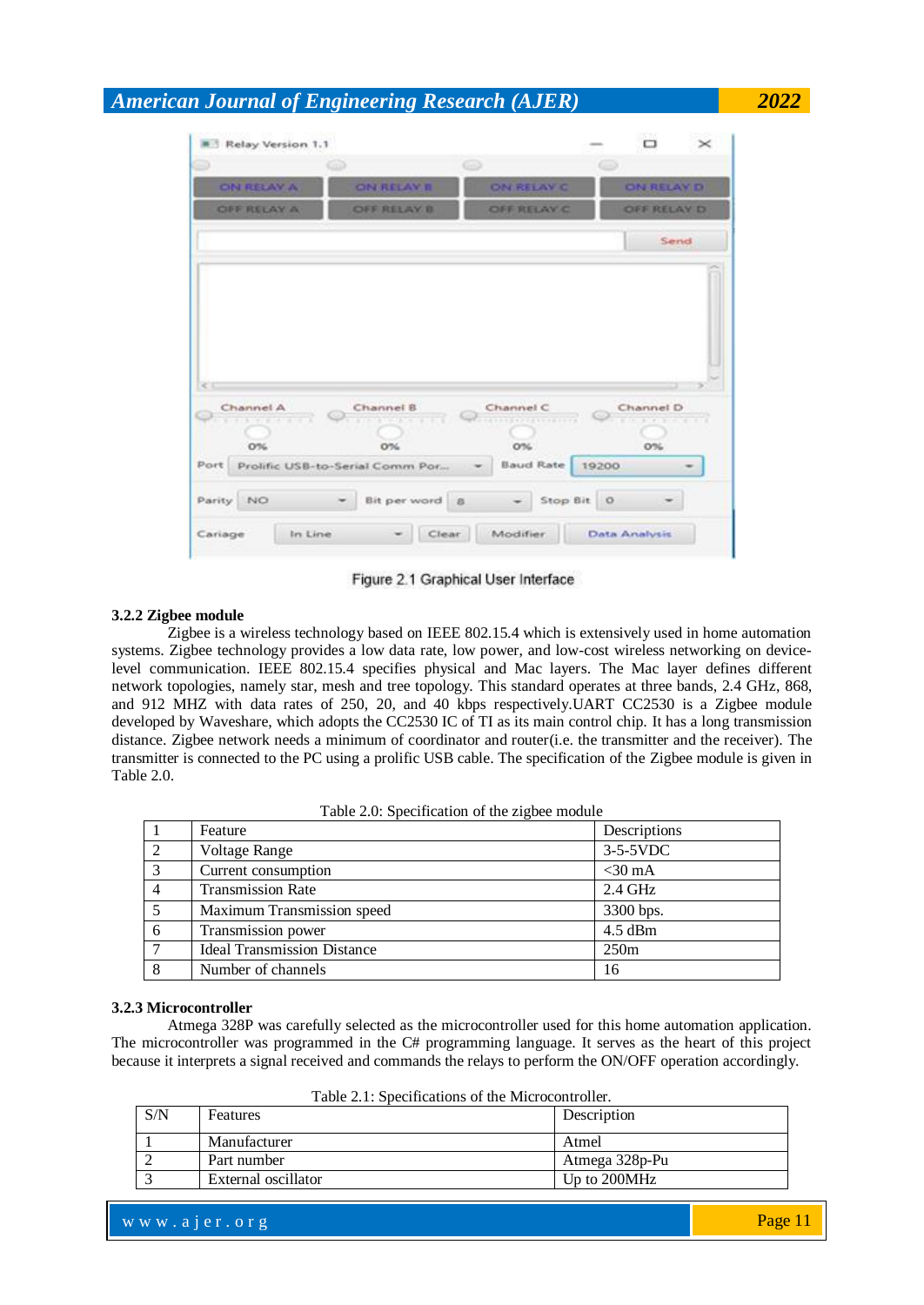| $A/D$ converter             | 10 bit, Six channels  |
|-----------------------------|-----------------------|
| Input/Output pin            | 23                    |
| Timer                       | Two 8-bit/ One 16-bit |
| <b>EEPROM</b> Data          | 1 Kbytes              |
| <b>Flash Program Memory</b> | 32 Kbytes             |
| Numbers of Pin              | 28                    |

# **3.2.4 Relay**

A relay is an electrically operated switch that opens and closes electrical contacts to switch ON/OFF any device connected to it. The microcontroller's output voltage (5 VDC) cannot derive an electrical device that requires 220 VAC input. The relay serves as an interface between the microcontroller and the electrical appliance connected to any of the outputs (A, B, and C).

| S/N            | Features                   | Description              |
|----------------|----------------------------|--------------------------|
| - 1            | Manufacturer               | Songle                   |
| $\overline{2}$ | Number of Pins             | 5                        |
| $\overline{3}$ | Contacts                   | <b>SPDT</b>              |
| $\overline{4}$ | Rated load                 | 10A 250VAC, 10V 30VDC    |
| -5             | Maximum Switching Current  | 10A                      |
| - 6            | Maximum Switching Voltage  | 110VDC/250VAC            |
| $\overline{7}$ | Coil power                 | 0.45W                    |
| -8             | <b>Contact Arrangement</b> | C:1 (NO/NC)              |
| - 9            | Dimension                  | $19\times15\times15$ mm. |

Table 2.2: specifications of the Relay

# **IV. Performance test**

The Zigbee home automation prototype designed and implemented consists of the transmitting and receiving parts. Once connected to a PC through a prolific USB cable, the transmitter module indicates double **red light** which signifies that the Zigbee module is powered. The receiving part is connected to an AC source using an AC/DC adapter and turned ON. The receiver module shows its connection to the transmitter by indicating a **green light**. When a command is being sent from the PC, a **red light** blinks on the transmitter and the receiver indicates reception of the sent signal by flashing **red light**. The normally open relay will close/open and there will be output. Through the GUI user can connect three different kinds of appliances directly to the receiver module and he can expand each of the three outputs by connecting a power strip to increase the number of connected devices connected to each.

- $\triangleleft$  Relay A for a lighting system
- Relay B for controlling fan
- $\triangleleft$  Relay C for the power sockets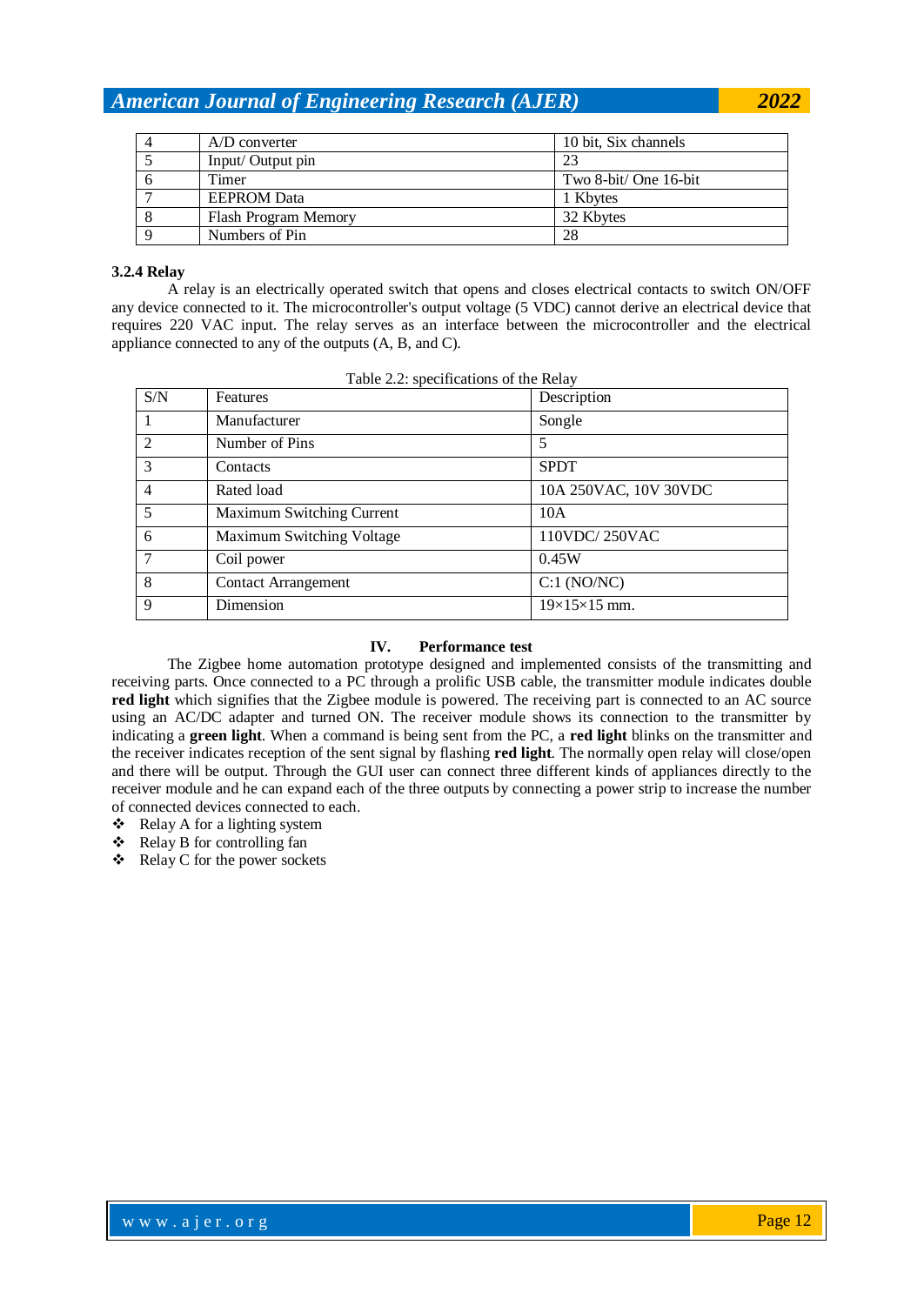

Fig 4.1 Transmitter module connected to a PC



Fig 4.2 Receiver module showing connection to transmitter